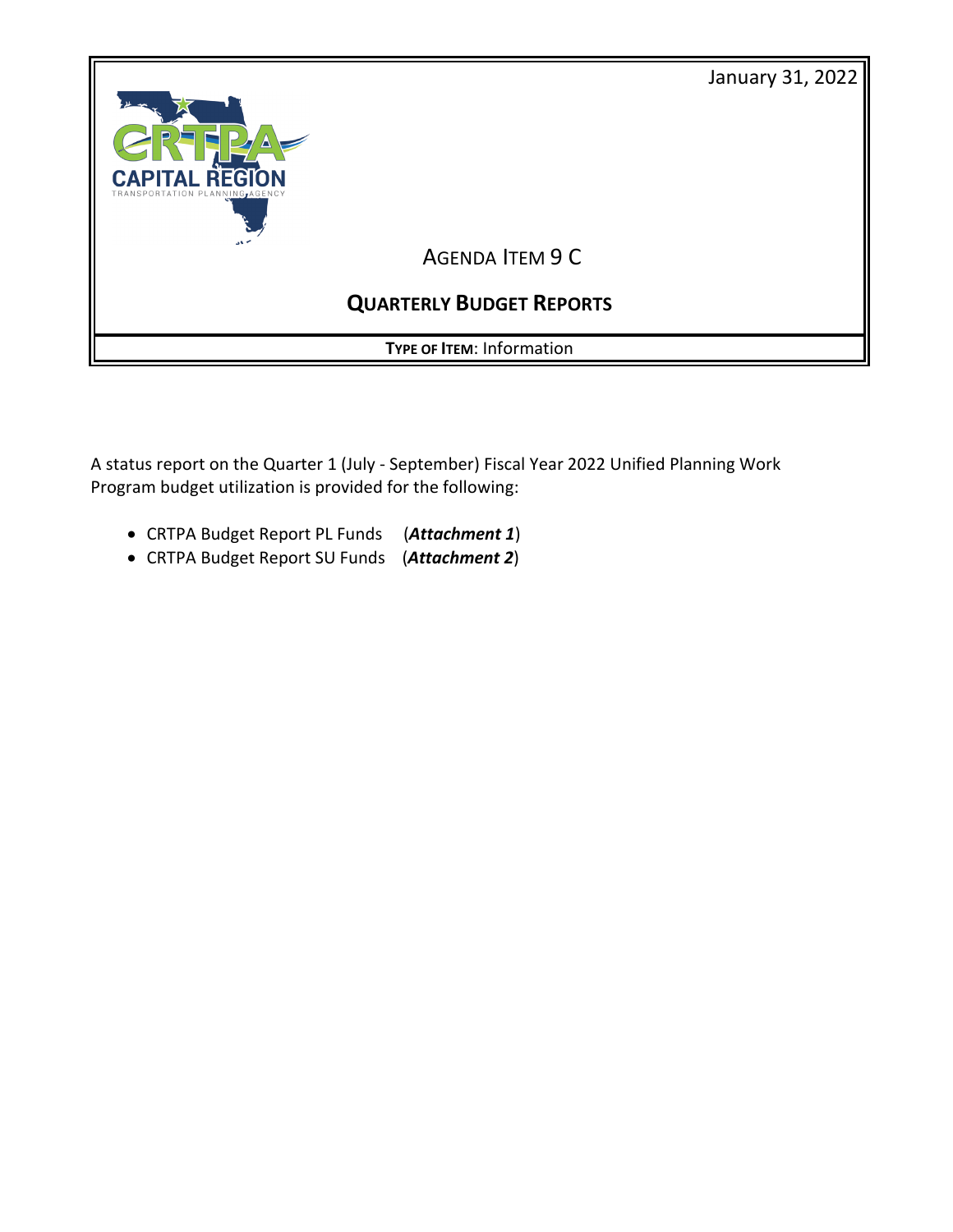## **ATTACHMENT 1**

## PL-5 ITEMIZED EXPENDITURE DETAIL REPORT July 1, 2021 - Septmber 30, 2021

| Unified Planning Work Program - Fiscal Years 2020/21-2021/22<br>Invoice #: PL-5 |                                               |                                                 | Contract# G1L15 (PL FUNDS)<br>FPID# 439323-3-14-01<br>Invoice Period: 07/01/2021 - 09/30/2021 |                                                 |       |
|---------------------------------------------------------------------------------|-----------------------------------------------|-------------------------------------------------|-----------------------------------------------------------------------------------------------|-------------------------------------------------|-------|
|                                                                                 | <b>Task 1.0 - Administration</b>              |                                                 |                                                                                               |                                                 |       |
| <b>EXPENDITURE CATEGORY AND DESCRIPTION</b>                                     | 2021/2022 FHWA (PL)<br><b>Budgeted Amount</b> | 2021/2022 FHWA (PL)<br><b>Previous Payments</b> | 2021/2022 FHWA (PL)<br>Current Cost (Q5))                                                     | 2021/2022 FHWA (PL)<br><b>Remaining Balance</b> |       |
| <b>Personnel Services</b>                                                       |                                               |                                                 |                                                                                               |                                                 |       |
| Salaries and Fringe                                                             | \$<br>193,000.00 \$                           |                                                 | \$                                                                                            | \$<br>193,000.00                                |       |
| Sub Total: $\frac{1}{2}$                                                        | 193,000.00 \$                                 |                                                 | $$0.00$ \$                                                                                    | 193,000.00                                      | 0.00% |
| <b>Consultant Services</b>                                                      |                                               |                                                 |                                                                                               |                                                 |       |
| Contract/Consultant Services                                                    |                                               |                                                 |                                                                                               |                                                 |       |
| Audit                                                                           | \$<br>$18,000.00$ \$                          | $\overline{\phantom{a}}$                        | \$<br>$\overline{\phantom{a}}$                                                                | \$<br>18,000.00                                 | 0.00% |
| Legal                                                                           | \$<br>$32,000.00$ \$                          | ÷,                                              | \$<br>$\sim$                                                                                  | \$<br>32,000.00                                 | 0.00% |
| Sub Total: $\oint$                                                              | $50,000.00$ \$                                | $\overline{\phantom{a}}$                        | \$<br>$\blacksquare$                                                                          | \$<br>50,000.00                                 | 0.00% |
| <b>Other Direct Expenses</b>                                                    |                                               |                                                 |                                                                                               |                                                 |       |
| Travel/Training                                                                 | \$                                            |                                                 |                                                                                               |                                                 |       |
| <b>Operating Staff Services</b>                                                 | $91,245.00$ \$                                | $\overline{\phantom{a}}$                        | \$<br>$\overline{\phantom{a}}$                                                                | \$<br>91,245.00                                 | 0.00% |
| Office/Administrative Costs                                                     | \$<br>$51,425.00$ \$                          | ÷,                                              | \$<br>$\sim$                                                                                  | \$<br>51,425.00                                 | 0.00% |
| Sub Total:                                                                      | $\zeta$<br>142,670.00 \$                      | $\overline{a}$                                  | \$<br>$\blacksquare$                                                                          | \$<br>142,670.00                                | 0.00% |
|                                                                                 | \$<br>385,670.00 \$                           | $\blacksquare$                                  | \$<br>$\blacksquare$                                                                          | \$<br>385,670.00                                | 0.00% |
|                                                                                 | <b>Task 2.0 - Data Collection</b>             |                                                 |                                                                                               |                                                 |       |
|                                                                                 |                                               |                                                 |                                                                                               |                                                 |       |
| <b>EXPENDITURE CATEGORY AND DESCRIPTION</b>                                     | 2021/2022 FHWA (PL)<br><b>Budgeted Amount</b> | 2021/2022 FHWA (PL)<br><b>Previous Payments</b> | 2021/2022 FHWA (PL)<br><b>Current Cost (Q5)</b>                                               | 2021/2022 FHWA (PL)<br><b>Remaining Balance</b> |       |
| <b>Personnel Services</b>                                                       |                                               |                                                 |                                                                                               |                                                 |       |
| Salaries and Fringe                                                             | \$<br>10,900.00                               |                                                 | \$                                                                                            | \$<br>10,900.00                                 |       |
| Sub Total: \$                                                                   | $10,900.00$ \$                                | $\overline{\phantom{a}}$                        | \$<br>$\overline{\phantom{a}}$                                                                | \$<br>10,900.00                                 |       |
| <b>Consultant Services</b>                                                      |                                               |                                                 |                                                                                               |                                                 |       |
| <b>Contract/Consultant Services</b>                                             | \$<br>$\sim$                                  | \$                                              | \$                                                                                            |                                                 |       |
| Sub Total: \$                                                                   |                                               | \$<br>$\overline{\phantom{a}}$                  | \$                                                                                            | \$                                              |       |
| Total: \$                                                                       | $10,900.00$ \$                                |                                                 | \$                                                                                            | \$<br>10,900.00                                 | 0%    |
|                                                                                 | <b>Task 3.0 - Long Range Planning</b>         |                                                 |                                                                                               |                                                 |       |
|                                                                                 | 2021/2022 FHWA (PL)                           | 2021/2022 FHWA (PL)                             | 2021/2022 FHWA (PL)                                                                           | 2021/2022 FHWA (PL)                             |       |
| <b>EXPENDITURE CATEGORY AND DESCRIPTION</b>                                     | <b>Budgeted Amount</b>                        | <b>Previous Payments</b>                        | <b>Current Cost (Q5)</b>                                                                      | <b>Remaining Balance</b>                        |       |
| <b>Personnel Services</b>                                                       |                                               |                                                 |                                                                                               |                                                 |       |
| Salaries and Fringe                                                             | \$<br>20,300.00                               |                                                 |                                                                                               | \$<br>20,300.00                                 |       |
| Sub Total: \$                                                                   | 20,300.00                                     |                                                 | \$                                                                                            | \$<br>20,300.00                                 |       |
| <b>Consultant Services</b>                                                      |                                               |                                                 |                                                                                               |                                                 |       |
| <b>Contract/Consultant Services</b>                                             | \$<br>$\overline{\phantom{a}}$                | \$<br>$\blacksquare$                            | \$<br>$\overline{a}$                                                                          | \$<br>$\sim$                                    |       |
| Sub Total: \$                                                                   | $\blacksquare$                                | \$<br>$\overline{\phantom{a}}$                  | \$<br>$\overline{\phantom{a}}$                                                                | \$<br>$\sim$                                    |       |
| Total: \$                                                                       | $20,300.00$ \$                                |                                                 | \$                                                                                            | \$<br>20,300.00                                 | 0%    |
|                                                                                 |                                               |                                                 |                                                                                               |                                                 |       |
|                                                                                 | <b>Task 4.0 - Short-Range Planning</b>        |                                                 |                                                                                               |                                                 |       |
| <b>EXPENDITURE CATEGORY AND DESCRIPTION</b>                                     | 2021/2022 FHWA (PL)<br><b>Budgeted Amount</b> | 2021/2022 FHWA (PL)<br><b>Previous Payments</b> | 2021/2022 FHWA (PL)<br><b>Current Cost (Q5)</b>                                               | 2021/2022 FHWA (PL)<br><b>Remaining Balance</b> |       |
| <b>Personnel Services</b>                                                       |                                               |                                                 |                                                                                               |                                                 |       |
| Salaries and Fringe                                                             | \$<br>31,375.00                               |                                                 |                                                                                               | \$<br>31,375.00                                 |       |
| Sub Total: \$                                                                   | 31,375.00                                     |                                                 | \$<br>$\overline{a}$                                                                          | \$<br>31,375.00                                 |       |
| <b>Consultant Services</b>                                                      |                                               |                                                 |                                                                                               |                                                 |       |
| <b>Contract/Consultant Services</b>                                             | \$<br>$\overline{\phantom{a}}$                | \$<br>$\blacksquare$                            | \$<br>$\blacksquare$                                                                          | \$<br>٠                                         |       |
| Sub Total: \$                                                                   | $\overline{\phantom{a}}$                      | \$                                              | \$                                                                                            | \$<br>$\sim$                                    |       |
| <b>Other Direct Expenses</b>                                                    |                                               |                                                 |                                                                                               |                                                 |       |
| TIP Software                                                                    | \$<br>$\overline{\phantom{a}}$                | \$<br>$\blacksquare$                            | \$<br>$\blacksquare$                                                                          | \$<br>$\overline{\phantom{a}}$                  |       |
| Sub Total: \$                                                                   | $\overline{\phantom{a}}$                      | \$<br>$\overline{\phantom{a}}$                  | \$<br>$\overline{\phantom{a}}$                                                                | \$<br>$\sim$                                    |       |
| Total: \$                                                                       | $31,375.00$ \$                                |                                                 | \$                                                                                            | \$<br>31,375.00                                 | 0%    |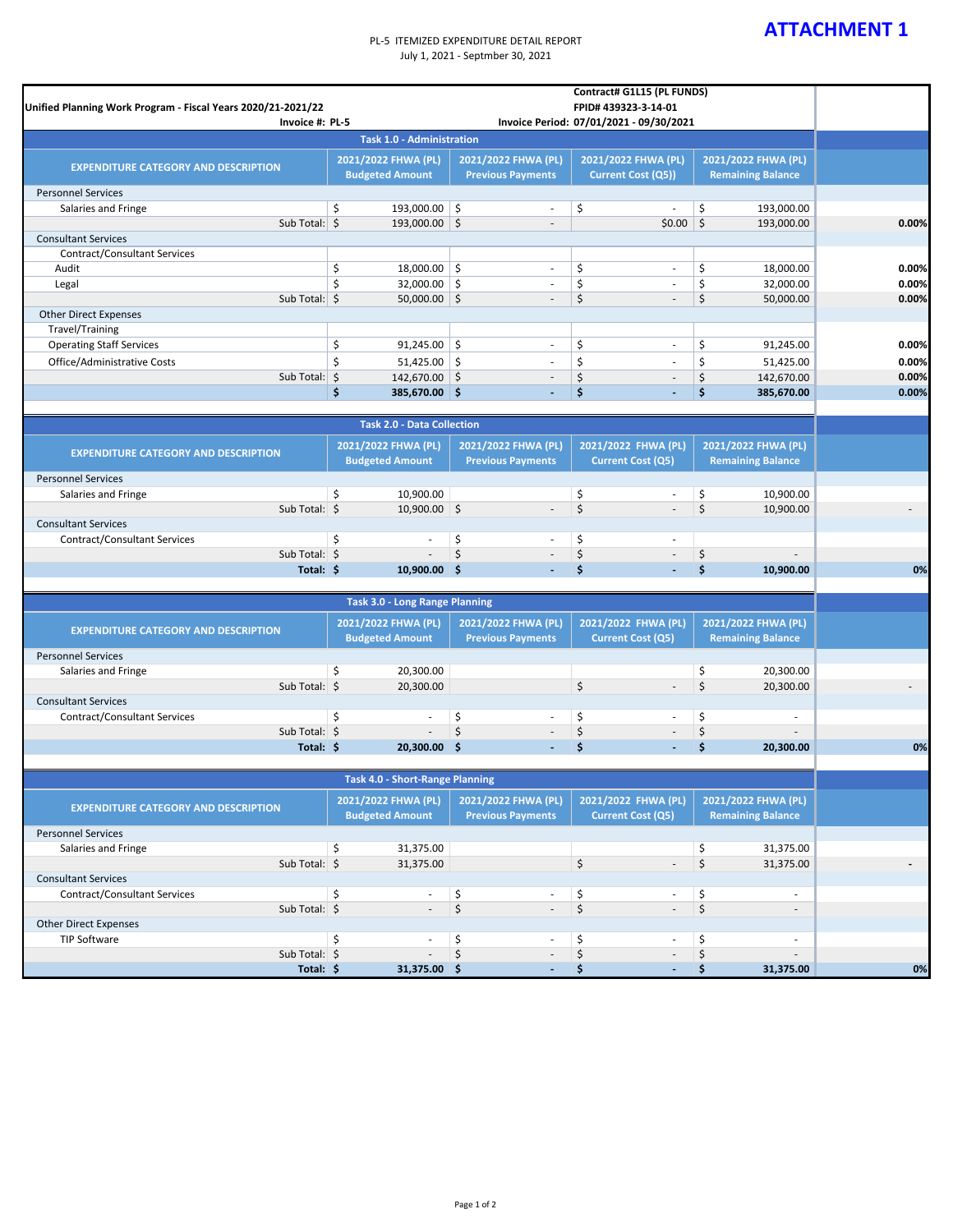## PL-5 ITEMIZED EXPENDITURE DETAIL REPORT July 1, 2021 - Septmber 30, 2021

|                                                              | Contract# G1L15 (PL FUNDS)              |  |
|--------------------------------------------------------------|-----------------------------------------|--|
| Unified Planning Work Program - Fiscal Years 2020/21-2021/22 | FPID#439323-3-14-01                     |  |
| Invoice #: PL-5                                              | Invoice Period: 07/01/2021 - 09/30/2021 |  |

|                                             | <b>Task 5.0 - Mobility Planning</b>  |                          |                          |                          |    |
|---------------------------------------------|--------------------------------------|--------------------------|--------------------------|--------------------------|----|
| <b>EXPENDITURE CATEGORY AND DESCRIPTION</b> | 2021/2022 FHWA (PL)                  | 2021/2022 FHWA (PL)      | 2021/2022 FHWA (PL)      | 2021/2022 FHWA (PL)      |    |
|                                             | <b>Budgeted Amount</b>               | <b>Previous Payments</b> | <b>Current Cost (Q5)</b> | <b>Remaining Balance</b> |    |
| <b>Personnel Services</b>                   |                                      |                          |                          |                          |    |
| Salaries and Fringe                         | \$<br>26,700.00 \$                   |                          | \$                       | \$<br>26,700.00          |    |
| Sub Total: \$                               | 26,700.00 \$                         |                          | \$<br>÷.                 | \$<br>26,700.00          |    |
| <b>Consultant Services</b>                  |                                      |                          |                          |                          |    |
| <b>Contract/Consultant Services</b>         | \$                                   | \$                       | \$                       | \$<br>÷.                 |    |
| Sub Total: \$                               |                                      | \$                       | \$                       | \$                       |    |
| Total: \$                                   | 26,700.00 \$                         |                          | Ś                        | Ś<br>26,700.00           | 0% |
|                                             |                                      |                          |                          |                          |    |
|                                             | <b>Task 6.0 - Public Involvement</b> |                          |                          |                          |    |
|                                             | 2021/2022 FHWA (PL)                  | 2021/2022 FHWA (PL)      | 2021/2022 FHWA (PL)      | 2021/2022 FHWA (PL)      |    |
| <b>EXPENDITURE CATEGORY AND DESCRIPTION</b> | <b>Budgeted Amount</b>               | <b>Previous Payments</b> | <b>Current Cost (Q5)</b> | <b>Remaining Balance</b> |    |
| <b>Personnel Services</b>                   |                                      |                          |                          |                          |    |
| Salaries and Fringe                         | 28,000.00 \$<br>\$                   |                          | \$                       | \$<br>28,000.00          |    |
| Sub Total: \$                               | 28,000.00 \$                         |                          | $\zeta$                  | \$<br>28,000.00          |    |
| <b>Consultant Services</b>                  |                                      |                          |                          |                          |    |
| <b>Contract/Consultant Services</b>         | \$                                   | \$                       | \$                       | \$                       |    |
| Sub Total: \$                               |                                      | $\dot{\mathsf{S}}$       | $\boldsymbol{\zeta}$     | \$<br>÷                  |    |
| Total: \$                                   | 28,000.00 \$                         |                          | \$                       | \$<br>28,000.00          | 0% |
|                                             | <b>Task 7.0 - Special Projects</b>   |                          |                          |                          |    |
|                                             | 2021/2022 FHWA (PL)                  | 2021/2022 FHWA (PL)      | 2021/2022 FHWA (PL)      | 2021/2022 FHWA (PL)      |    |
| <b>EXPENDITURE CATEGORY AND DESCRIPTION</b> | <b>Budgeted Amount</b>               | <b>Previous Payments</b> | <b>Current Cost (Q5)</b> | <b>Remaining Balance</b> |    |
| <b>Personnel Services</b>                   |                                      |                          |                          |                          |    |
| Salaries and Fringe                         | \$<br>17,700.00 \$                   |                          | \$                       | \$                       |    |
| Sub Total: \$                               | 17,700.00 \$                         |                          | Ś                        | \$                       |    |
| <b>Consultant Services</b>                  |                                      |                          |                          |                          |    |
| <b>Contract/Consultant Services</b>         |                                      |                          |                          |                          |    |
| Sub Total: \$                               | $\overline{a}$                       | \$                       | \$                       | \$                       |    |
| Total: \$                                   | 17,700.00 \$                         |                          | \$<br>$\overline{a}$     | \$<br>17,700.00          | 0% |
| PL <sub>5</sub>                             |                                      |                          |                          |                          |    |
| <b>GRAND TOTAL EXPENDITURE DETAIL:</b>      | \$<br>520,645.00 \$                  |                          | \$                       | \$<br>520,645.00         | 0% |
|                                             |                                      |                          |                          |                          |    |

FY2022 PL Budget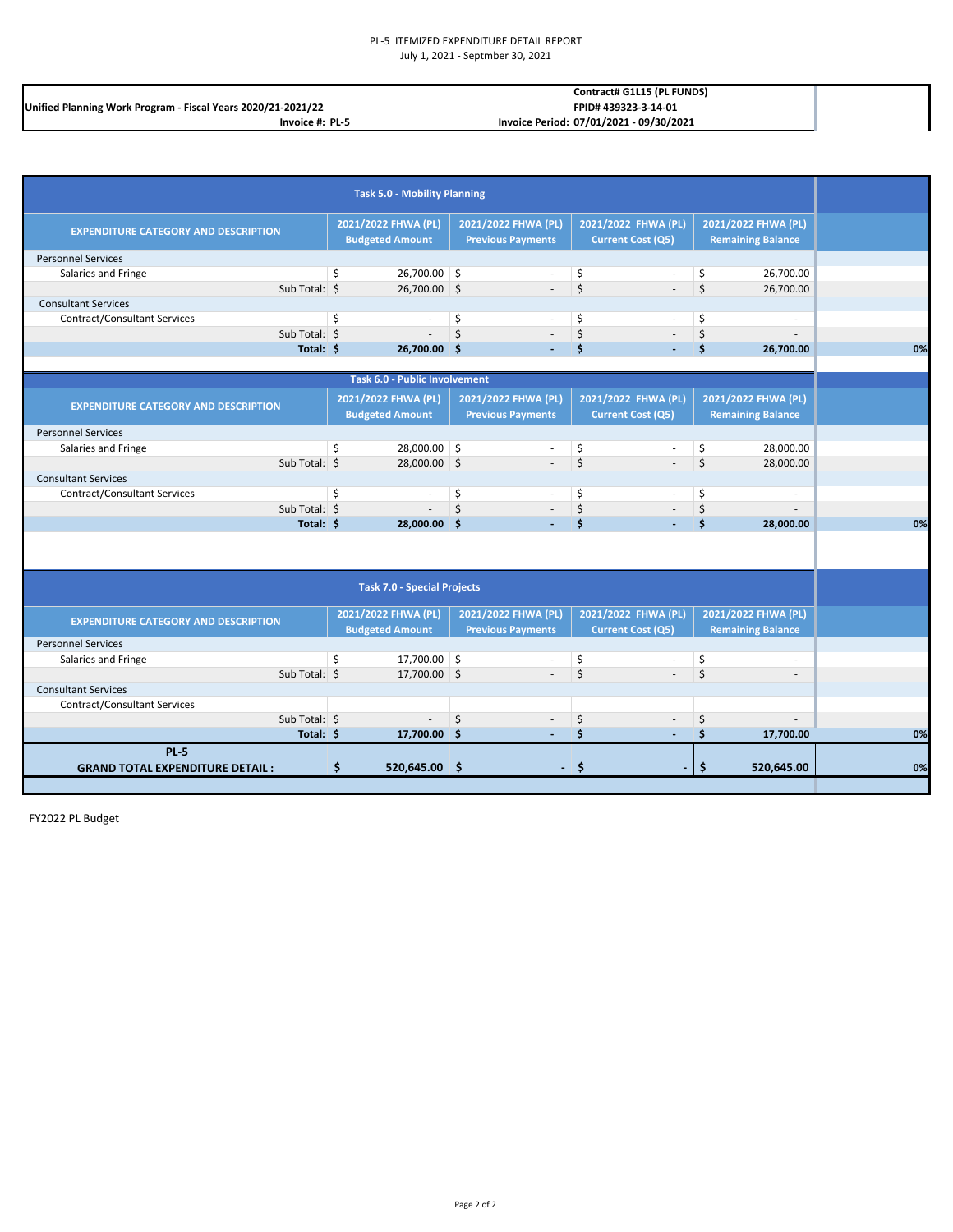## **ATTACHMENT 2**

| Contract# G1L 15 (SU FUNDS)<br>Capital Region Transportation Planning Agency<br>Unified Planning Work Program - |                                                                                                                                                                                                   |                          |    |        |         |                                        |     |          |      |
|-----------------------------------------------------------------------------------------------------------------|---------------------------------------------------------------------------------------------------------------------------------------------------------------------------------------------------|--------------------------|----|--------|---------|----------------------------------------|-----|----------|------|
| Fiscal Years 2020-21/2021-22                                                                                    |                                                                                                                                                                                                   |                          |    |        |         | FPID# 439323-2-14-02                   |     |          |      |
| SU Invoice #: SU-5                                                                                              |                                                                                                                                                                                                   |                          |    |        |         | Invoice Period: 07/01/2021 - 9/30/2021 |     |          |      |
| <b>Task 1.0 - Administration</b>                                                                                |                                                                                                                                                                                                   |                          |    |        |         |                                        |     |          |      |
| <b>EXPENDITURE CATEGORY AND DESCRIPTION</b>                                                                     | 2020/2021 FHWA (SU)<br>2020/2021 FHWA (SU)<br>2020/2021 FHWA (SU)<br>2020/2021 FHWA (SU)<br><b>Budgeted Amount</b><br><b>Remaining Balance</b><br><b>Previous Payments</b><br><b>Current Cost</b> |                          |    |        |         |                                        |     |          |      |
| <b>Personnel Services</b>                                                                                       |                                                                                                                                                                                                   |                          |    |        |         |                                        |     |          |      |
| Salaries and Fringe                                                                                             | \$                                                                                                                                                                                                | $24,100.00$ \$           |    | ٠      | Ś       | 24,100.00                              | \$  | ٠        |      |
| Sub Total:                                                                                                      | Ś                                                                                                                                                                                                 | $24,100.00$ \$           |    | $\sim$ | Ŝ.      | $24,100.00$ \$                         |     | ۰.       | 100% |
| <b>Consultant Services</b>                                                                                      |                                                                                                                                                                                                   |                          |    |        |         |                                        |     |          |      |
| Contract/Consultant Services                                                                                    | \$                                                                                                                                                                                                | ٠                        | \$ | ×.     | \$      | ٠                                      | Ŝ.  | ٠        |      |
| Sub Total:                                                                                                      | \$                                                                                                                                                                                                | $\overline{\phantom{a}}$ | \$ | ٠      | $\zeta$ | $\sim$                                 | \$  | ۰.       |      |
| <b>Other Direct Expenses</b>                                                                                    |                                                                                                                                                                                                   |                          |    |        |         |                                        |     |          |      |
| <b>Audit Fees</b>                                                                                               | \$                                                                                                                                                                                                | ٠                        | \$ | ×.     | \$      | ٠                                      | \$  | ٠        |      |
| Legal Fees                                                                                                      | \$                                                                                                                                                                                                | ٠                        | \$ | ×.     | Ś       | $\sim$                                 |     | ۰        |      |
| Direct/Operating Expenses                                                                                       | \$                                                                                                                                                                                                |                          | Ŝ. |        | Ś       |                                        | \$  |          |      |
| Travel                                                                                                          | \$                                                                                                                                                                                                | 12,000.00                | Ŝ. | ×.     | Ś       | 2,864.52                               | -\$ | 9,135.48 |      |
| Sub Total:                                                                                                      | Ś                                                                                                                                                                                                 | $12,000.00$ \$           |    |        | S       | $2,864.52$ \$                          |     | 9,135.48 | 24%  |
| Total:                                                                                                          |                                                                                                                                                                                                   | 36,100.00 \$             |    |        |         | 26,964.52 \$                           |     | 9,135.48 | 75%  |

| <b>Task 2.0 - Data Collection and Safety</b> |  |                                               |  |                                                 |    |                                            |    |                                                 |     |  |
|----------------------------------------------|--|-----------------------------------------------|--|-------------------------------------------------|----|--------------------------------------------|----|-------------------------------------------------|-----|--|
| <b>EXPENDITURE CATEGORY AND DESCRIPTION</b>  |  | 2020/2021 FHWA (SU)<br><b>Budgeted Amount</b> |  | 2020/2021 FHWA (SU)<br><b>Previous Payments</b> |    | 2020/2021 FHWA (SU)<br><b>Current Cost</b> |    | 2020/2021 FHWA (SU)<br><b>Remaining Balance</b> |     |  |
| <b>Personnel Services</b>                    |  |                                               |  |                                                 |    |                                            |    |                                                 |     |  |
| Salaries and Fringe                          |  | $21,950.00$ \$                                |  | 15,401.48                                       | -S | $2,260.27$ \$                              |    | 4,288.25                                        |     |  |
| Sub Total: \$                                |  | $21,950.00$ \$                                |  | $15,401.48$ \$                                  |    | $2,260.27$ \$                              |    | 4,288.25                                        | 80% |  |
| <b>Consultant Services</b>                   |  |                                               |  |                                                 |    |                                            |    |                                                 |     |  |
| Contract/Consultant Services                 |  |                                               |  | . .                                             |    |                                            |    | $\sim$                                          |     |  |
| Sub Total: \$                                |  | $\sim$                                        |  | a.                                              |    | $\sim$                                     |    | $\overline{a}$                                  |     |  |
| Total: \$                                    |  | 21,950.00 \$                                  |  | 15.401.48                                       | -S | 2,260.27                                   | -S | 4,288.25                                        | 80% |  |
|                                              |  |                                               |  |                                                 |    |                                            |    |                                                 |     |  |

| <b>Task 3.0 - Long Range Planning</b>         |  |                                               |                                                 |                 |                                            |               |                                                 |           |      |  |
|-----------------------------------------------|--|-----------------------------------------------|-------------------------------------------------|-----------------|--------------------------------------------|---------------|-------------------------------------------------|-----------|------|--|
| <b>EXPENDITURE CATEGORY AND DESCRIPTION</b>   |  | 2020/2021 FHWA (SU)<br><b>Budgeted Amount</b> | 2020/2021 FHWA (SU)<br><b>Previous Payments</b> |                 | 2020/2021 FHWA (SU)<br><b>Current Cost</b> |               | 2020/2021 FHWA (SU)<br><b>Remaining Balance</b> |           |      |  |
| <b>Personnel Services</b>                     |  |                                               |                                                 |                 |                                            |               |                                                 |           |      |  |
| Salaries and Fringe                           |  | $61,300.00$ \$                                |                                                 | $37,736.73$ \$  |                                            | $3,521.08$ \$ |                                                 | 20,042.19 |      |  |
| Sub Total: \$                                 |  | $61,300.00$ \$                                |                                                 | $37,736.73$ \$  |                                            | $3,521.08$ \$ |                                                 | 20,042.19 | 67%  |  |
| <b>Consultant Services</b>                    |  |                                               |                                                 |                 |                                            |               |                                                 |           |      |  |
| 3.0 Planning Support                          |  | $30,000.00$ \$                                |                                                 | $\sim$          |                                            | $\sim$        |                                                 | 30,000.00 | 0%   |  |
| 3.1 Long Range Transportation Plan (RMP 2045) |  | $240,650.00$ \$                               |                                                 | 240,649.50      | -S                                         | $\sim$        |                                                 | 0.50      | 100% |  |
|                                               |  |                                               |                                                 |                 |                                            |               |                                                 |           |      |  |
| Sub Total: \$                                 |  | $270,650.00$ \$                               |                                                 | $240,649.50$ \$ |                                            | $\sim$        | Ŝ                                               | 30,000.50 | 89%  |  |
| Total: \$                                     |  | 331,950.00 \$                                 |                                                 | 278,386.23      | -S                                         | $3,521.08$ \$ |                                                 | 50,042.69 | 85%  |  |
|                                               |  |                                               |                                                 |                 |                                            |               |                                                 |           |      |  |

| <b>Task 4.0 - Short-Range Planning</b>      |  |                                               |  |                                                 |    |                                            |     |                                                 |     |  |  |
|---------------------------------------------|--|-----------------------------------------------|--|-------------------------------------------------|----|--------------------------------------------|-----|-------------------------------------------------|-----|--|--|
| <b>EXPENDITURE CATEGORY AND DESCRIPTION</b> |  | 2020/2021 FHWA (SU)<br><b>Budgeted Amount</b> |  | 2020/2021 FHWA (SU)<br><b>Previous Payments</b> |    | 2020/2021 FHWA (SU)<br><b>Current Cost</b> |     | 2020/2021 FHWA (SU)<br><b>Remaining Balance</b> |     |  |  |
| <b>Personnel Services</b>                   |  |                                               |  |                                                 |    |                                            |     |                                                 |     |  |  |
| Salaries and Fringe                         |  | $39,250.00$ \$                                |  | 5,775.59                                        | -5 | 2,655.77                                   | - S | 30,818.64                                       |     |  |  |
| Sub Total: \$                               |  | $39,250.00$ \$                                |  | 5,775.59                                        | -S | $2,655.77$ \$                              |     | 30,818.64                                       | 21% |  |  |
| <b>Consultant Services</b>                  |  |                                               |  |                                                 |    |                                            |     |                                                 |     |  |  |
| 4.0 Planning Support                        |  | $30,000.00$ \$                                |  | $\sim$                                          |    |                                            |     | 30,000.00                                       |     |  |  |
| Sub Total: \$                               |  | $30,000.00$ \$                                |  | $\sim$                                          |    | $\sim$                                     |     | 30,000.00                                       | 0%  |  |  |
| <b>Other Direct Expenses</b>                |  |                                               |  |                                                 |    |                                            |     |                                                 |     |  |  |
| <b>TIP Software</b>                         |  | $\sim$                                        |  | ж.                                              |    |                                            |     | $\overline{\phantom{a}}$                        |     |  |  |
| Sub Total: \$                               |  | $\sim$                                        |  | A.                                              |    | $\sim$                                     |     | ٠                                               |     |  |  |
| Total: \$                                   |  | 69,250.00 \$                                  |  | 5,775.59                                        | P. | 2,655.77                                   |     | 60,818.64                                       | 12% |  |  |